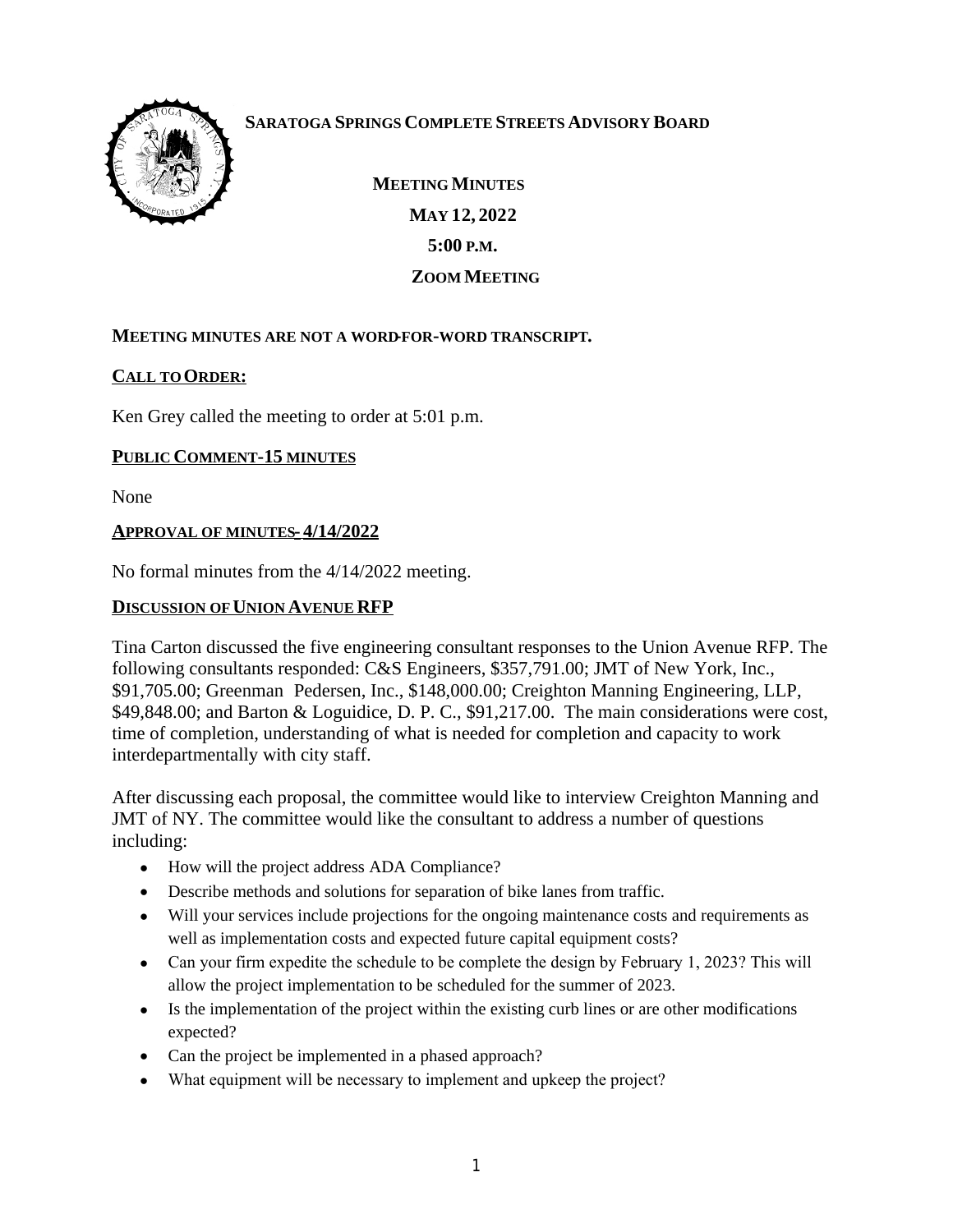These questions will be sent to the consultants prior to the in-person meetings in order for them to prepare. Tina Carton will schedule the meetings and invite Chair of the CSAB, the Mayor and the Deputy Mayor, as well as staff in the Department of Public Works and Public Safety.

## **UPDATED ON THE ADA TRANSITION PLAN**

The City has an ADA Transition Plan Working Group in place. Membership includes the School District, Library, Downtown Business Association, Saratoga Housing Authority, Saratoga Springs Public Library, Saratoga Senior Center, and City staff from various departments.

The City received grant funding through Capital District Transportation Committee (CDTC) to progress ADA planning in the community. The purpose of the ADA Transition Plan is to ensure that the City of Saratoga Springs pedestrian infrastructure in the public right-of-way is accessible for everyone, including people with disabilities. The City has made a significant and long-term commitment to improving the accessibility of their pedestrian facilities in the public-right-ofway.

Through the grant, all pedestrian infrastructure in the public right-of-way has been identified and evaluated including curb ramps, sidewalks, crosswalks, pedestrian signals, pedestrian accessible transit stops, as well as city-owned multi-use trails that are paved. CDTC created a Heat Map to show priority areas. They also provided a schedule and cost of fixing problematic areas. The plan's goal is improvement of 2 miles of sidewalk compliance each year. It would take approximately 9.85 years to complete. Total Capital Improvement Estimated to be \$3,396,759.12.

The next step is for the City to provide final review and then move the City Council to approve the plan at a future City Council meeting.

### **SARATOGA WILTON CONNECTOR TRAIL**

CDTC and CDRPC have provided the City, Saratoga County and the Town of Wilton with the draft plan. A following up meeting was held to discuss edits to the document. CDTC is updating the plan based on the feedback.

### **ZIM SMITH TRAIL**

The Zim Smith Trail was recently featured on Parks and Trails website. Saratoga County asked for funding from the NYSDOT transportation improvement program. It received 500K for design phase. A Feasibility Study has been completed already by GPI (details potential right of way) for routes.

### **SKIDMORE MASTER PLAN**